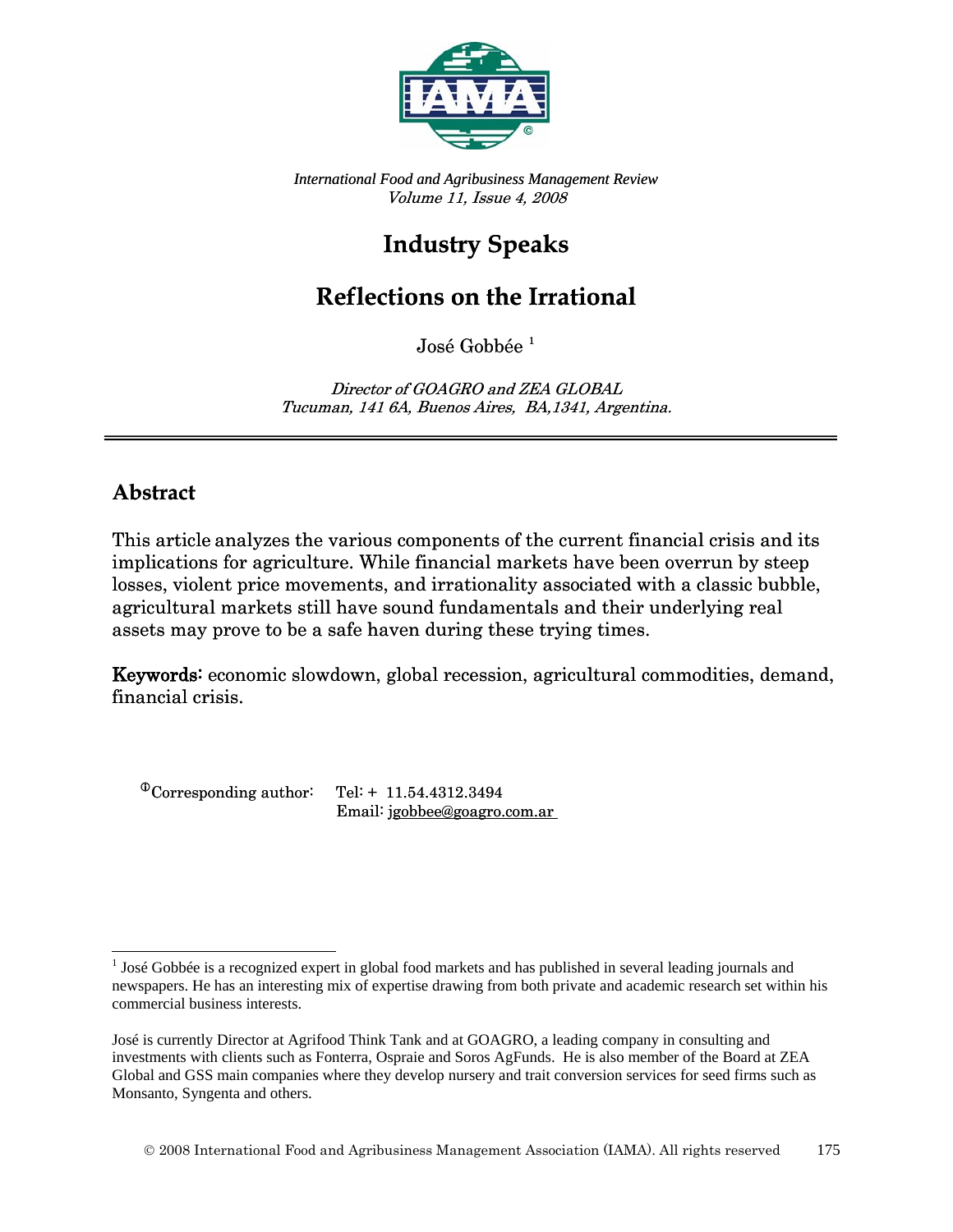It is difficult to insert a dose of logic while in the midst of irrationality. Irrational is what prevails in almost all markets at this time.

The flight to quality by investing in U.S. Treasury Bonds is odd since they have the same incredible quality as ever but still pay nothing more or less than before. The fight to cover deficit positions of Index and Hedge explains much of the fall in agricultural commodities prices during the last weeks. Funds withdrew in the third quarter approximately USD 50B investment in commodities index funds tied to its own holdings according to Barclays Bank. Positions decreased from USD 175B to USD120B.

Strong fears of how the global recession will negatively impact food consumption also prevail in the market. Are these fears real? In the short run world GDP forecasters believe that the slowdown will decelerate the global economy ending in 2009 from 1.5 to 3%. Developed countries will not grow in 2009 more than 0.5 to 1%. Hence, the bulk of the growth forecasted for 2009 should come from emerging countries.

 Even with slowdowns resulting from the financial crisis, analysts forecast GDP growths of 3.5 and 7 to 8% respectively for countries such as Brazil and China The demand for food and energy in these countries together with other Asian and Middle Eastern countries should remain strong. That's why despite the crisis, I do not see by looking at the fundamentals a significant slowing in food commodities in the short term.

Recall that most agricultural commodities have a fairly inelastic demand, especially with those that are part of industrial or processed food supply chains. "The last thing people will do is stop eating,¨ Warren Buffet once said while eating a hotdog during the dot.com bubble. He was responding to a question about why he kept investing in food companies and was short in dot.com investments.

Retail grocery-store prices leapt 7.6% last month from a year earlier, driven in part by a 14.2% rise in cereal and bakery prices, the Bureau of Labor Statistics reported. The USDA expects food prices to increase by as much as 5% next year, following an estimated 6% gain this year.

 If we study other bull markets in agricultural commodities in modern history from 1906 to 1923; 1933 to 1955; and 1968 to 1982; all of them lasted more than twice as long as the ag commodity bull market we've been in since late 2001. All previous bull markets had significant corrections but the curve was bullish in the long term. This suggests that the recent fall in prices of some commodities might be temporary.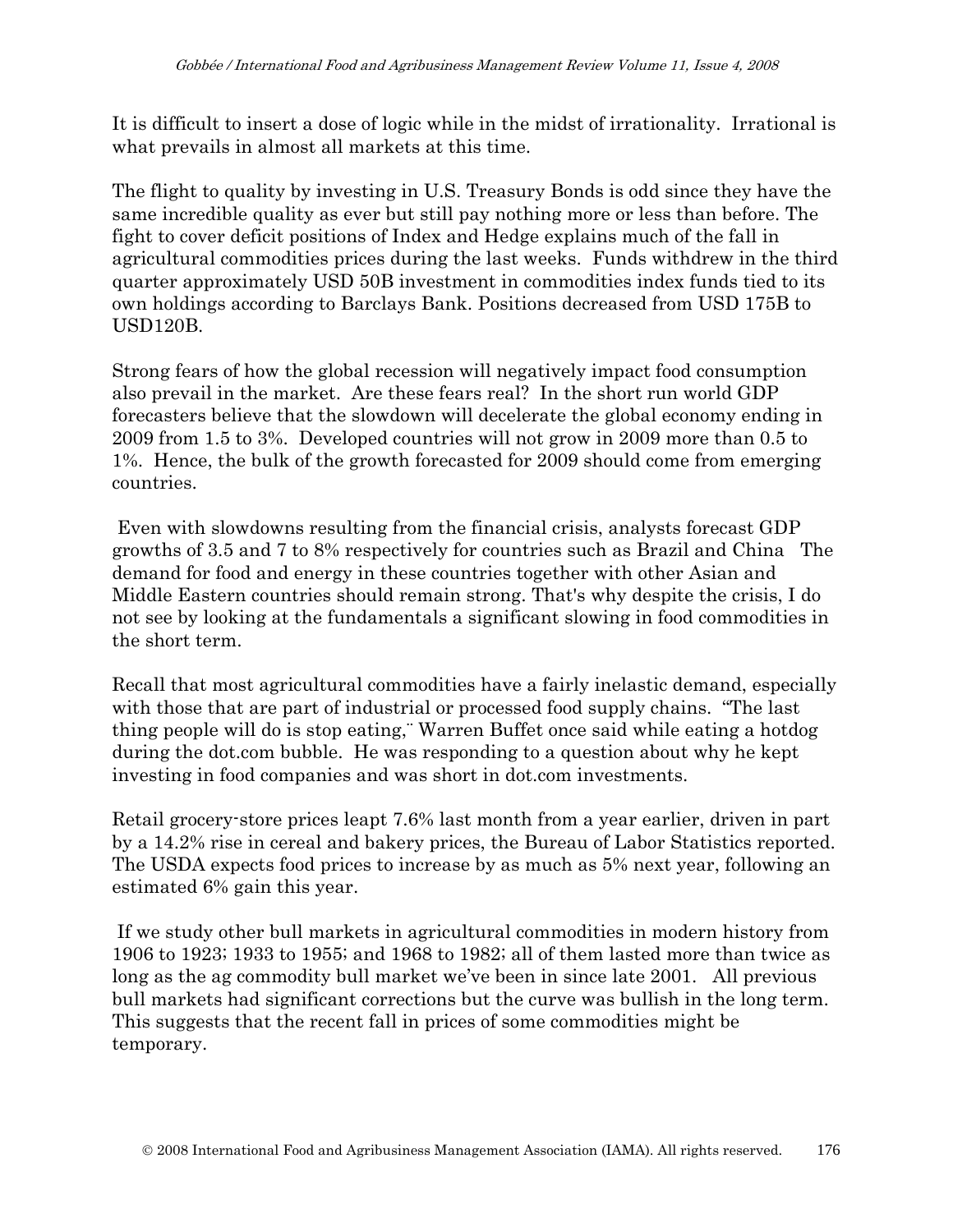On the demand side, few analysts spoke about China's historic new policy, to start raising the income of farmers (740 M people left behind in income per capita). The motivation was to more closely align standards of living in rural areas to those in the cities. The new rural policy, as they call it, will try to reduce emigration from rural cities by increasing provincial economic activity.

 Few analysts paid enough attention to Obama and McCain during the last debate where getting energy independent from countries like Iran, Venezuela and others was of the highest priority. This energy independence, in large part, will come from plant biomass. Obama even compared the challenge to the equivalent of sending a *Man to the moon*, an idea launched by Kennedy. A challenge which the majority of the world once thought impossible to achieve.

 On the supply side we have the little discussed question among economists. How will the developed countries increase their budgets when they are already carrying large deficits and announcing bailout plans that increase daily? For example, Great Britain (USD692B), Japan (USD100B), Germany (USD780B), Spain (USD66B), USA (USD700B plus everything already invested).

 That amount of government intervention may come from three sources (a) taxpayers (increasing the risk of recession in the short term), (b) printing more money (dangerous for inflation concerns) or (c) reducing the budget in other areas.

 Whatever the source, these countries are the same ones that subsidize the global supply of food at approximately USD360 billion a year. So cuts will have to be in order so that their deficits do not become chronic and unpayable. One strong area of government expenditure is in agricultural subsidies. Therefore, this financial crisis should accelerate a trend already underway, the decline in the amounts for agricultural credits and subsidies in these countries.

Continuing with the analysis of supply, we see that the American harvest is ending well. Stocks are being replenished, (although we do not yet have the final results in soybean). Countries like Australia and Russia are rebuilding part of their stocks from previous bad harvests.

On the other side are commodities such as soybeans. Brazil has not increased their planted acreage because high (until this latest devaluation) oil and fertilizer costs at the time of planting created negative margins. According to satellite images in Mato Grosso there are approximately 650k fewer planted acres this year and the director of Global Sat expects 3.5 M tons less harvest.

If restrictive policy on taxes and exports continue jointly with the decrease in outputs prices, the Argentine farmer will face a similar problem. That's why we should see a price correction even though global supplies aren't falling. In other